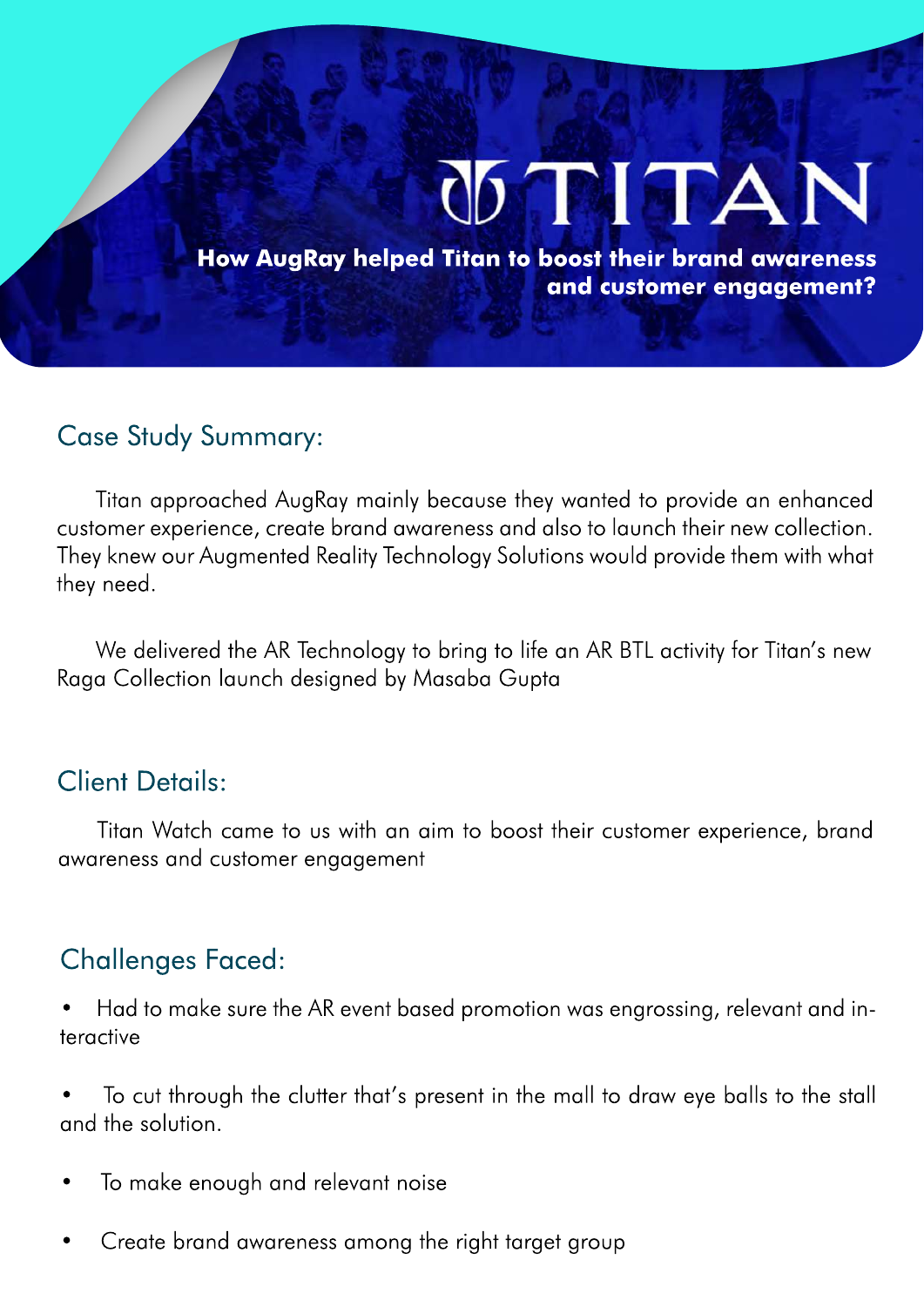• The experience had to be deliver an AR experience that matched the complete essence of the brand

• Had to unlock the inspiration story of #RagaMasaba via AR so as to entertain and delight customers

# Our Approach:

AugRay provided them the Augmented Reality technology to deliver an AR customer experience via their activation led campaign to introduce their new Titan Raga collection designed by Masaba Gupta

We provided with the AR technology for Titan Raga to conduct the Augmented Reality experience for the customers across 3 locations in 2 cities for eight days. Idea was to engage and delight customers with recrafted design stories of Masaba's exclusive watch collection under the brand of Titan Raga while providing Augmented Reality experience to the customers, for which we could help.



### Results We Delivered:

 It was the first Augmented Reality Experience delivered by Titan and one of the largest AR events in India. We also delivered cutting edge Augmented Reality solutions in an entertaining and immersive way to promote the new product line from Titan by unlocking the inspiration story of #Ragamasaba by Titan in an AR experience.

Augmented Reality campaign analysis data for Titan given here:

## Total Customer Interaction- 492 customers

- 23% customer engagement at In-Orbit Mall
- 49% customer engagement at R city Mall, Mumbai
- 28% customer engagement at Ambiance Mall Delhi
- 21% Total Store Visits
- 2% On-spot buyers